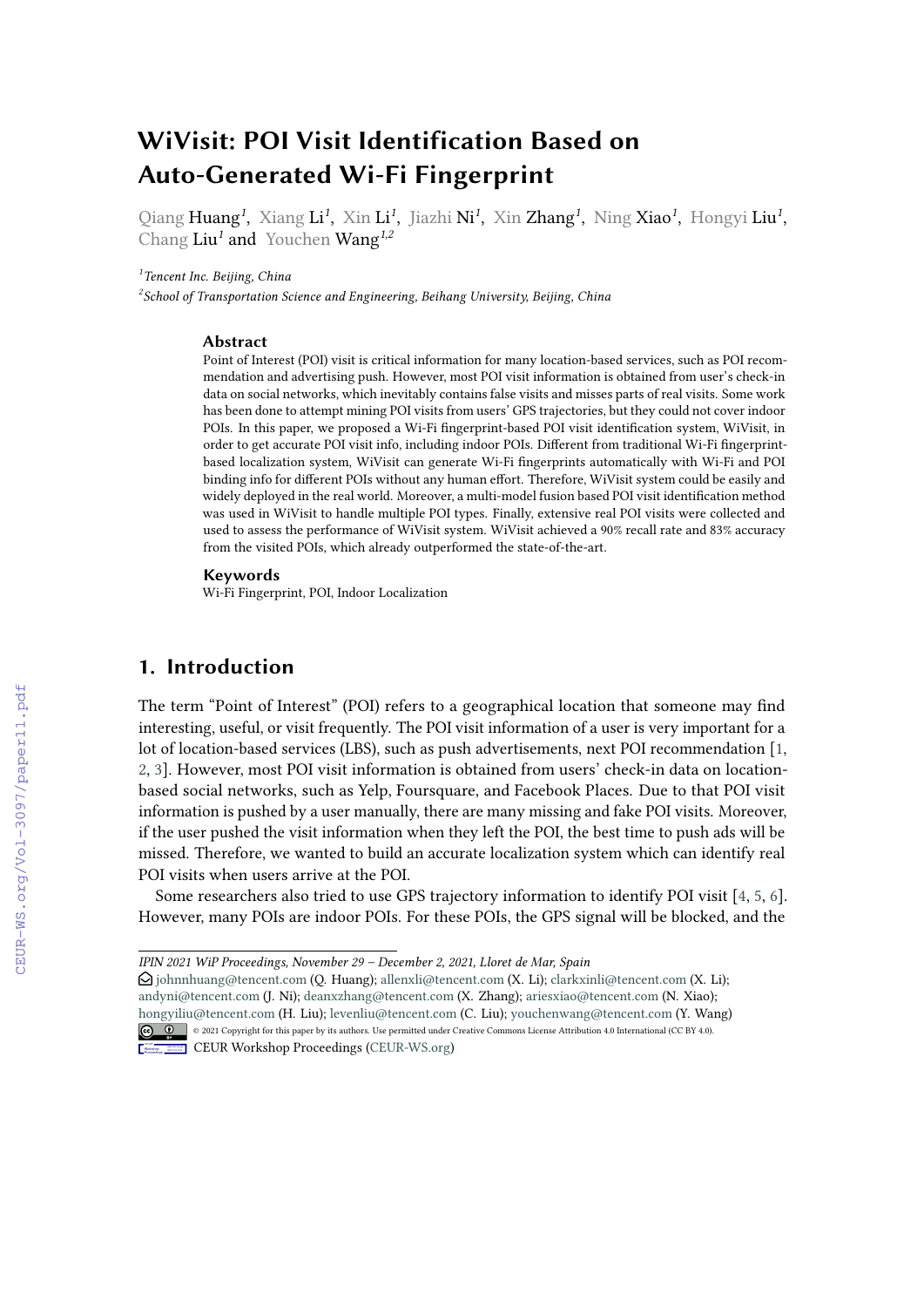<span id="page-1-0"></span>

**Figure 1:** Framework of WiVisit.

GPS trajectory information will be missing as well. For that reason, utilizing GPS trajectories for indoor POI visit identification is impracticable. In recent years, Wi-Fi devices have been broadly used, and Wi-Fi fingerprint-based localization techniques have been also widely applied in both outdoor and indoor environment. Based on pre-built Wi-Fi fingerprints for each POI, a localization system [\[7,](#page-14-0) [8,](#page-14-1) [9,](#page-14-2) [10,](#page-14-3) [11\]](#page-14-4) can be used to identify if the user is at a POI and which POI they are visiting.

However, in order to achieve this goal, there are several challenges. First, the amount of POI is colossal, and one POI may change frequently due to renovation or relocation. Thus, POI fingerprints are very difficult to collect and update manually. Second, different types of POI have diverse Wi-Fi environments; therefore, the features of fingerprints for distinct POIs will vary considerably.

In order to solve these challenges, we implemented an auto-generated Wi-Fi fingerprint-based POI visit identification system (WiVisit). Figure [1](#page-1-0) shows the framework of WiVisit system. First, we proposed an automatic POI fingerprints collection method. The basic idea is, if the scanned Wi-Fi list in the localization query contains a POI's Wi-Fi and the RSSI is strong enough, the user is most likely to be visiting that POI. That is, they are very close to the Wi-Fi device based on the path loss model [\[12\]](#page-14-5) at the POI. In order to obtain POI's Wi-Fi information, we designed a POI-Wi-Fi binding module based on the similarity between names of the POI and Wi-Fi. Applying the POI-Wi-Fi binding information, many in-POI localization queries will be collected automatically, of which the scanned Wi-Fi list contains a POI's Wi-Fi and the RSSI is strong enough. Then, the POI's fingerprints could be built from these queries. Secondly, based on the POIs' type information, we divided all POIs into different groups, and trained different POI visit identification models for each of them. At last, we proposed a multi-model fusion mechanism to combine these models in one. The following are our main contributions in this paper:

• We proposed a POI-Wi-Fi binding module, which could discover Wi-Fi devices that are placed in the POIs. Based on the POI-Wi-Fi binding information, the WiVisit system could automatically collect and update POI fingerprints without any human effort.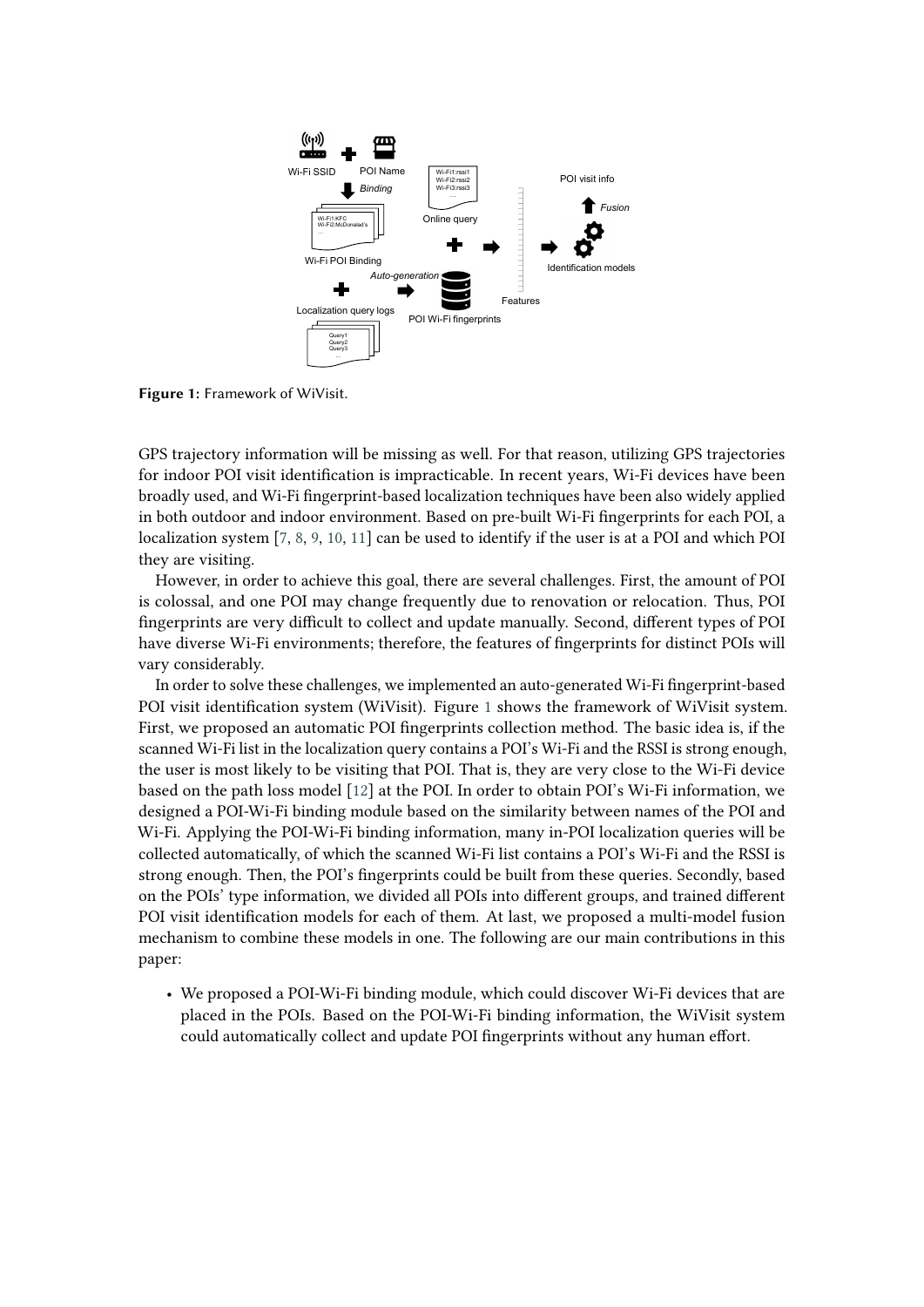- We designed a multi-model fusion based POI visit identification method which can be used for different types of POI.
- We also conducted extensive experiments to test the performance and effectiveness of WiVisit system in the real world.

The following sections are organized as follows: Section [2](#page-2-0) introduces the related work and Section [3](#page-3-0) gives a formal definition of POI visit identification. Section [4](#page-3-1) is a detail description about how to generate POI fingerprints automatically. Section [5](#page-5-0) introduces the POI visit identification model. Section [6](#page-9-0) is the experiments and evaluations about WiVisit, and Section [7](#page-13-0) is the conclusion.

# <span id="page-2-0"></span>**2. Related Work**

#### **2.1. Indoor Localization**

Many POIs are placed in an indoor environment, such as stores, shopping malls, restaurants, and bars. Determining whether a user is visiting a POI, rather than just passing through it, can be treated as an indoor localization problem.

Over the years, many indoor localization technologies have been developed including cameras [\[13\]](#page-14-6)[\[14\]](#page-15-0), sound [\[15,](#page-15-1) [16\]](#page-15-2), radio frequency [\[7,](#page-14-0) [17,](#page-15-3) [18,](#page-15-4) [19\]](#page-15-5), etc. Camera-based technologies [\[13,](#page-14-6) [14\]](#page-15-0) can achieve a high accuracy, but the privacy concern of them is a big issue for real-life deployment. Sound-based solutions [\[15,](#page-15-1) [16\]](#page-15-2) are vulnerable to environmental noises and the coverage is quite small. In addition, dedicated infrastructure is needed for UWBbased [\[19,](#page-15-5) [20,](#page-15-6) [21\]](#page-15-7) and Bluetooth-based [\[17\]](#page-15-3) solutions. Since Wi-Fi access points are deployed ubiquitously, we focused on Wi-Fi based indoor localization methods in our work.

Wi-Fi-based indoor localization has drawn a lot of attention from researchers in the last decade. RADAR [\[7\]](#page-14-0) is a pioneering system employing Wi-Fi RSSI information as the fingerprint for localization. After which, many RSSI-based indoor fingerprint localization methods have been developed to reduce the offline training load or to improve the accuracy [\[8,](#page-14-1) [9,](#page-14-2) [10,](#page-14-3) [11,](#page-14-4) [22\]](#page-15-8). However, these methods still required some human efforts on fingerprint collection and updating, which is impossible for a large number of POIs. In the past few years, some fine-grained CSIbased indoor localization methods have been proposed [\[23,](#page-15-9) [24,](#page-15-10) [25,](#page-15-11) [26,](#page-15-12) [27,](#page-15-13) [28\]](#page-15-14). However, only a few commercial Wi-Fi chips could provide the CSI information to users. Hence, CSI-based indoor localization methods cannot be adopted widely in the real world.

Compared with these methods, WiVisit can automatically generate and update POIs' Wi-Fi fingerprints from localization queries without any human effort. Meanwhile, WiVisit system adopts RSSI information as the fingerprints, which are available on almost all existing Wi-Fi chips. Therefore, the WiVisit system can be deployed in the real world rapidly and widely.

#### **2.2. POI Visit Mining from GPS Trajectory**

GPS system is widely used for outdoor localization. Consequently, in recent years, some researchers tried to mine POI visit events from users' GPS trajectory data [\[4,](#page-14-7) [5,](#page-14-8) [6\]](#page-14-9). They first extracted stay-points from a GPS trajectory as first, then they detected semantic locations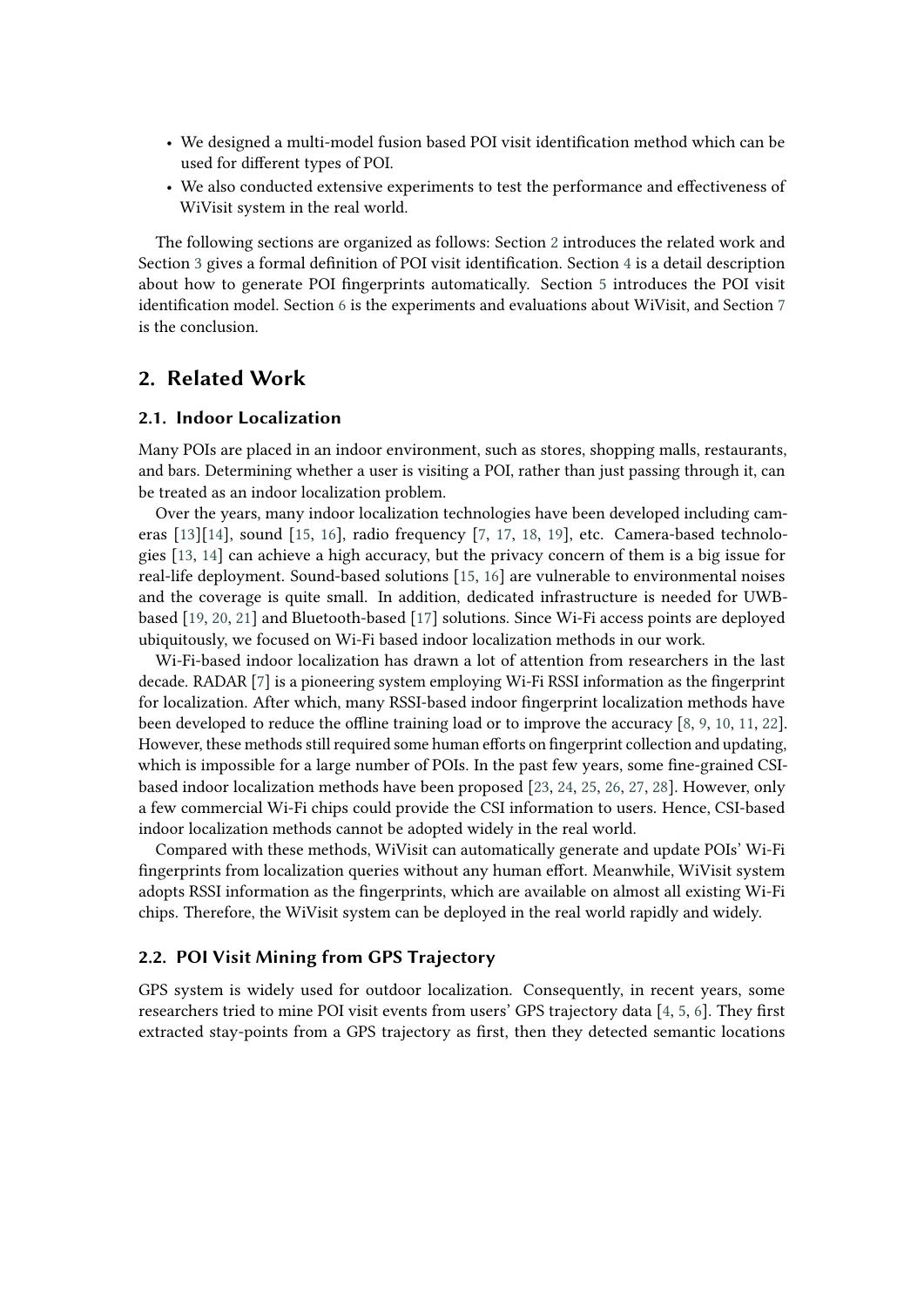from these stay-points and assigned a POI visit information for each location. However, due to privacy concerns, users would not open GPS localization service all the time. For this reason, getting a complete GPS trajectory of a user for POI visit mining is very difficult in the real world. Additionally, in an indoor POI, users may not be able to receive a GPS signal, so they cannot get the GPS location information which is required for POI visit mining.

In comparison with these methods, WiVisit system does not require users' trajectories. Whenever the user needs position information, the WiVisit system can identify the POI visit based on the user's localization query. Moreover, as Wi-Fi devices are ubiquitous in the world, almost all POIs have deployed their own Wi-Fi devices that WiVisit system can use for POI visit identification.

# <span id="page-3-0"></span>**3. Definition of POI Visit Identification**

**Localization query:** A localization query is a user scanned Wi-Fi list that contains Wi-Fi MAC address  $(m)$  and RSSI value  $(r)$ :

$$
query = \{m_1 : r_1, m_2 : r_2, \dots, m_K : r_K\}
$$
\n(1)

where  $K$  represents the number of scanned Wi-Fi.

**POI fingerprint:** A POI fingerprint  $(FP_{p_j})$  records Wi-Fi information in a period of localization queries of the POI  $(p_i)$ :

$$
FP_{p_j} = \{m_{j1} : (r_{j1}, o_{j1}); m_{j2} : (r_{j2}, o_{j2}), \dots, \newline m_{jN} : (r_{jN}, o_{jN})\}
$$
\n(2)

where N is the number of Wi-Fis,  $r_{in}$  is the median RSSI of the Wi-Fi  $m_{in}$  in the POI  $(p_i)$ localization queries, used to build fingerprints and  $o_{in}$  is the rate of occurrence:

$$
o_{jn} = \frac{|\{query | m_{jn} \in query \land query \in p_j\}|}{|\{query | query \in p_j\}|}
$$
\n(3)

**POI visit identification:** The POI visit identification's task is to determine if a localization query is from a POI and which POI it is from, based on the scanned Wi-Fi list in the query and POIs' Wi-Fi fingerprints:

$$
p = \begin{cases} \arg \max_{i} P(p_i|query), & P_{max} \ge \theta, \\ & None, & P_{max} < \theta \end{cases}
$$
 (4)

 $\theta$  is the probability threshold used to determine whether the query is in a POI.

# <span id="page-3-1"></span>**4. Auto-Generated POIs' Fingerprint**

#### **4.1. Wi-Fi POI binding**

Most of Wi-Fi fingerprint based indoor localization systems [\[7,](#page-14-0) [8,](#page-14-1) [9,](#page-14-2) [10,](#page-14-3) [11,](#page-14-4) [22\]](#page-15-8) collect fingerprints information by human efforts. However, it is not feasible to create a mass pool of POI Wi-Fi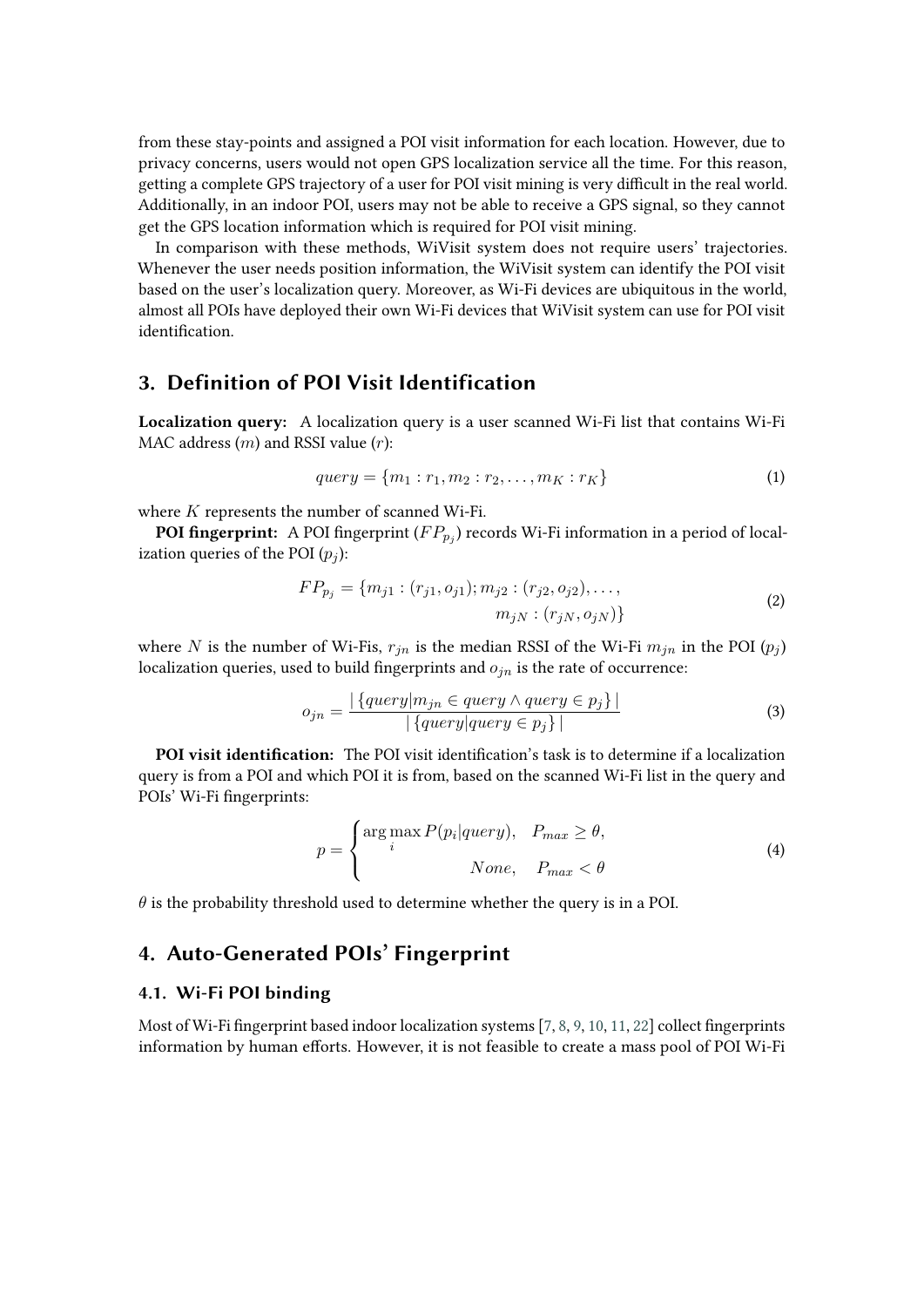<span id="page-4-0"></span>

**Figure 2:** POI-Wi-Fi binding module. Based on the similarity among different forms of POI name, Wi-Fi SSID and their coordinate distance, a set of precise Wi-Fi POI binding pairs were created.

fingerprints manually. Therefore, we proposed an effective Wi-Fi binding method, which is the key point to build Wi-Fi fingerprints of POIs automatically.

Wi-Fi is ubiquitous and most of POIs have their own Wi-Fis. We noticed that most POIs have an SSID (Service Set Identifier, the WiFi name that users can see) similar to their POI name. For instance, in China, McDonald's-related Wi-Fi SSIDs are mcd-chinanet or mcdonald's. Because of this, we proposed a POI-Wi-Fi binding method, shown in Figure [2.](#page-4-0) First, for each POI name, we used a natural language processing (NLP) interpreter [\[29,](#page-15-15) [30\]](#page-15-16) to get its' Chinese name (*CN*), Chinese pinyin (*PY*), Chinese pinyin abbreviation (*PYABB*), English name (*EN*) and English abbreviation(*ENABB*), shown in equation [5.](#page-4-1) Then, a text similarity between each pair of POI and Wi-Fi was computed as following:

<span id="page-4-1"></span>
$$
S(m, p) = \max S(m_{lab}, p_{lab}),
$$
  

$$
lab \in \{CN, PY, PYABB, EN, ENABB\}
$$
 (5)

where  $S(m_{lab}, p_{lab})$  is defined as the text hamming distance. Similarity score is the maximum value among different Wi-Fi POI names.

In addition to Wi-Fi SSID and POI name's similarity, we also integrated the coordinate distance to the Wi-Fi POI matching score. It is given as:

$$
G(m, p) = \begin{cases} S(m, p) - \gamma D(m, p), & D(m, p) < = D_{th} \\ 0, & D(m, p) > D_{th} \end{cases}
$$
(6)

where  $\gamma$  is a normalize factor between similarity and distance,  $D(m, p)$  is the distance between Wi-Fi and POI, and  $D_{th}$  is the distance threshold value to select candidate POI Wi-Fi pair sets for binding process<sup>[1](#page-4-2)</sup>.

Finally, we assigned each Wi-Fi to the POI which has the maximum score greater than  $G_{th}$ among all candidate POIs. It is formulated as follows:

$$
\langle p, m \rangle = \begin{cases} \operatorname*{argmax}_{\langle p_i, m \rangle} G(m, p_i), & G_{max} \ge G_{th} \\ \text{None}, & G_{max} < G_{th} \end{cases} \tag{7}
$$

where  $G_{th}$  is the score threshold for choosing the real matched POI-Wi-Fi-pair.

<span id="page-4-2"></span><sup>1</sup>Wi-Fi positions were calculated from history localization logs, which is omitted due to out of scope of this paper. POI positions obtained from Tencent Map [\[31\]](#page-15-17).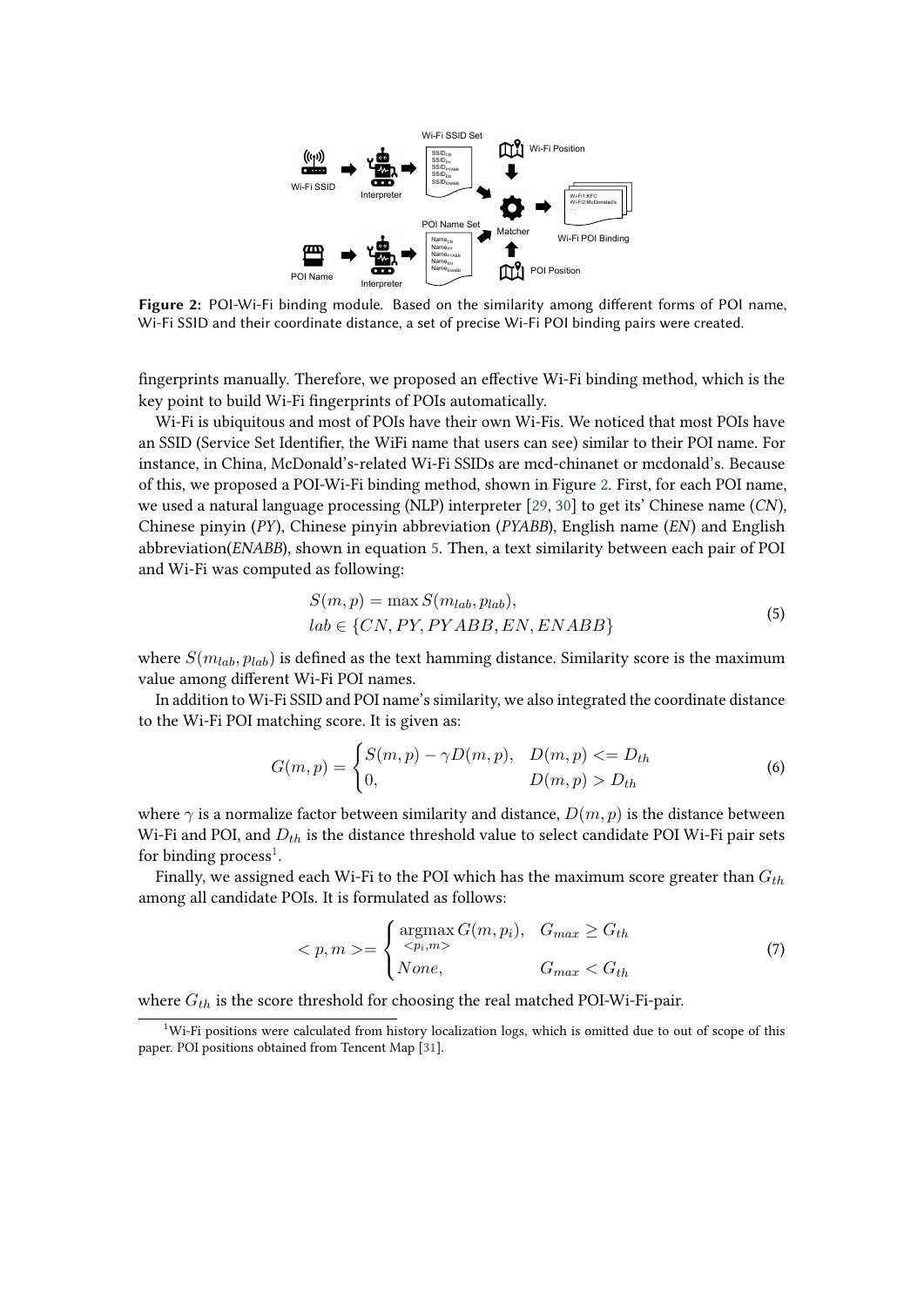#### **4.2. Automatic POI fingerprints generation**

Applying the POI-Wi-Fi binding information, POI fingerprints can be collected automatically. Based on the path loss model [\[12\]](#page-14-5), the further away the user is from the Wi-Fi device, the lower the power of received Wi-Fi signal is. Thus, if a user visits a POI, the scanned POI Wi-Fi's RSSI will be higher than the user outside of the POI. For a localization query, if a scanned Wi-Fi in the query is a POI-Wi-Fi and the RSSI value is high enough $^2$  $^2$ , the localization query is likely to have taken place in the POI, and was used to build the POI fingerprint information. This way, based on a period of localization queries, the fingerprint information of POIs can be generated.

For WiVisit system, the POI fingerprint records all Wi-Fi that were scanned in the history localization queries at that POI. For each Wi-Fi, it contains two statistics information, median RSSI value and the rate of occurrence, which are defined in Section [3.](#page-3-0)

# <span id="page-5-0"></span>**5. POI Visit Identification Model**

#### **5.1. Sample Extraction**

To train the POI visit identification model, first, we need extract a set of in-POI and out-POI queries as train samples. Similar to fingerprint generation, for WiVisit system, the in-POI queries are those that contain a POI WiFi and the RSSI value is high enough and without additional GPS info. In addition, for the WiVisit system, to make sure that the out-POI queries take place not only truly outside the POIs, but also not far from them, the out-POI queries are extracted based on three criteria: (1) they contain GPS info and their GPS location accuracy [33], [34] is no larger than 30 meters; (2) their distance from POI positions is less than 100 meters; (3) they contain one binding Wi-Fi in their scanned Wi-Fi lists at least. Due to that the Wi-Fi signal can penetrate walls, a Wi-Fi can be scanned in multiple neighboring POIs, meaning a WiFi can appear in different POI fingerprints. Consequently, each query can generate multiple feature vectors for different POIs, whose fingerprint contains at least one Wi-Fi that is in the scanned Wi-Fi list of the query, which makes a query sample potentially correspond to multiple training samples for our identification model. For this reason, we label each sample as follows:

- 1. If query recalls a different POI from its raw-extracted POI, the corresponding feature vector is treated as a negative sample to the recalled POIs.
- 2. If a query recalls the same POI as its raw-extracted POI, the original label is used.

#### <span id="page-5-2"></span>**5.2. Feature Extraction**

Recently, almost all POIs deploy their own Wi-Fi routers to provide Wi-Fi services for their employees and visitors. Therefore, when a user visits a POI, the POI's Wi-Fi devices will appear on the scanned Wi-Fi list of the user. However, the range of that a Wi-Fi can be scanned is limited. If a user does not visit a POI, the user is likely to fail to scan the POI's Wi-Fi. There is a strong correlation between scanned Wi-Fi and POI visit, which is crucial for POI visit identification. Thus, given a Wi-Fi query and a POI p,  $P(p|query)$  is the probability of the query occurring in POI. We extracted several features from four dimensions to reflect  $P(p|query)$ .

<span id="page-5-1"></span> $^{2}$ For WiVisit system, we choose  $-50db$  as the threshold.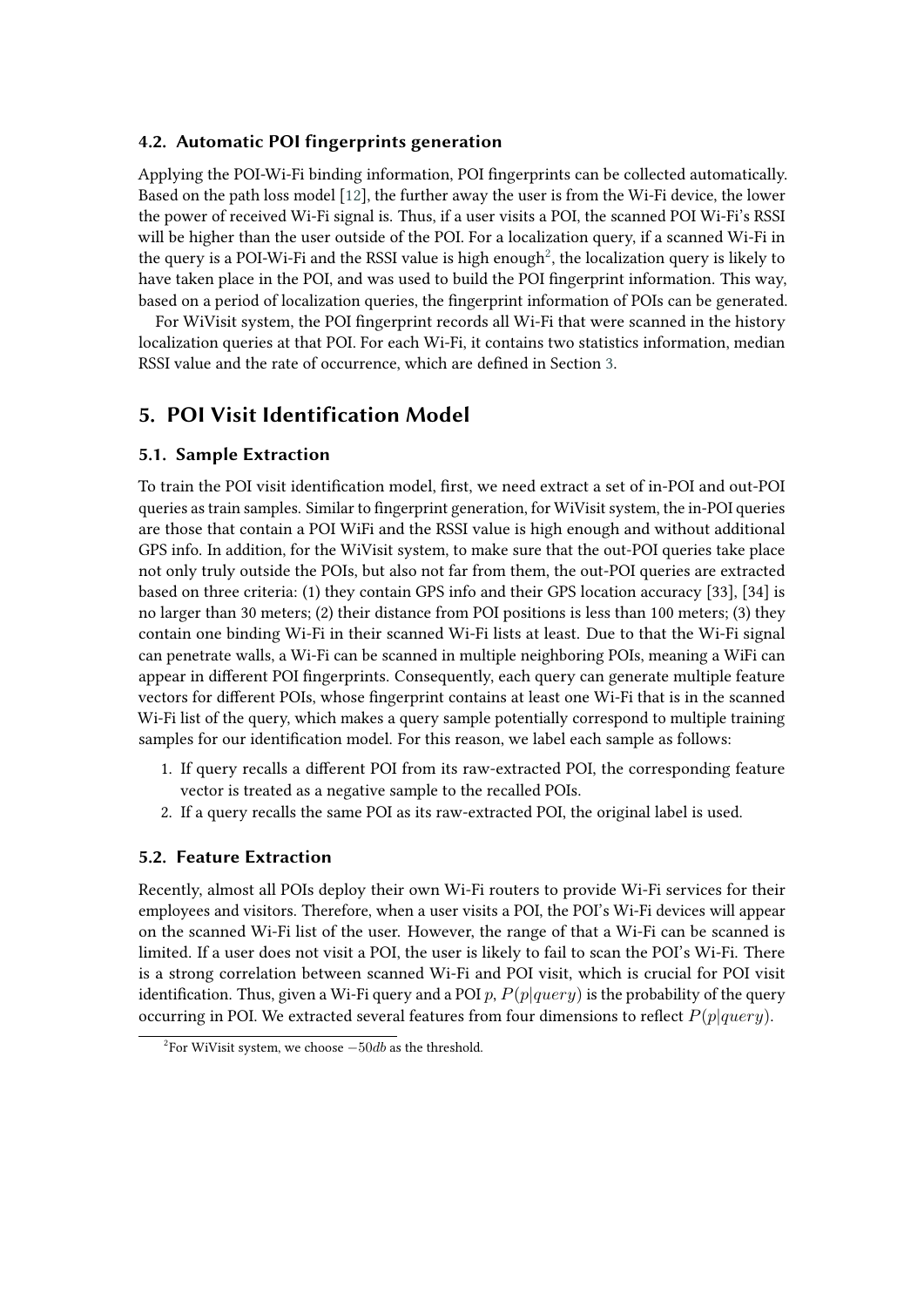1.  $P(m|p_i)$  is defined as the probability of Wi-Fi m scanned when users visit a POI  $p_i$ . First, we assume that each Wi-Fi scanned in a query is independent from one another. Based on the bayes formula, the posterior probability  $P(p_i|query)$  is proportional to the likelihood function  $L(query | p_i)$ .

$$
L(query|p_j) = \prod_{k=1}^{k=K} P(m_k|p_j)
$$
\n(8)

where K is the number of scanned Wi-Fi.  $P(m_k|p_i)$  can be approximate as the rate of occurrence  $o_{jk}$ . Thus, the first posterior probability feature is:

<span id="page-6-0"></span>
$$
F1 = \sum_{k=1}^{k=K} logP(m_k|p_j)
$$
\n(9)

However, not all of the Wi-Fi are independence with each other. Thus, we also chose some statistics features about  $P(m_k|p_i)$ , which do not require independence between the Wi-Fi:

<span id="page-6-1"></span>
$$
F2 = max(\log P(m_k|p_j))
$$
\n(10)

$$
F3 = mean(\log P(m_k|p_j))
$$
\n(11)

2. Due to that Wi-Fi signals can penetrate walls, a POI's Wi-Fi can sometimes still be scanned even when the user is outside. However, in those cases, the user is usually further away from the POI's Wi-Fi device than in the POI, which makes the signal strength of the POI's Wi-Fi weaker. Moreover, due to the obstruction of walls, the received signal strength will also be weaker when the user is outside. For these reasons, the RSSI of POI's Wi-Fi is also very important for POI visit identification. Therefore, we calculated RSSI weighted posterior probability based on the following likelihood function:

$$
P_{\alpha}(m_k, r_k|p_j) = \beta_k P(m_k|p_j)
$$
\n(12)

where  $\beta_k = [(r_k + r_{max})/r_{mean}]^{\alpha}$ . Similar to Equation [9](#page-6-0)[-11,](#page-6-1) we can get RSSI weighted posterior probability features:

<span id="page-6-2"></span>
$$
F4 = \sum_{k=1}^{k=K} \log P_{\alpha}(m_k, r_k | p_j)
$$
\n
$$
(13)
$$

With different  $\alpha$ , we can get different likelihood functions, which will generate different posterior probability features based on Equation [13.](#page-6-2) Then, we can get a set of RSSI weighted posterior probability features.

3. In recent years, Wi-Fi is used not only to connect to the Internet, but also to communicate between smart home devices. In an indoor environment, for example, in addition to routers, there are many smart devices with Wi-Fi chips that can be scanned, such as smart TV, intelligent speakers, smart air-conditioners. Therefore, when a user is in a POI, the scanned RSSI of smart devices could also be very strong. Then, the proportion of strong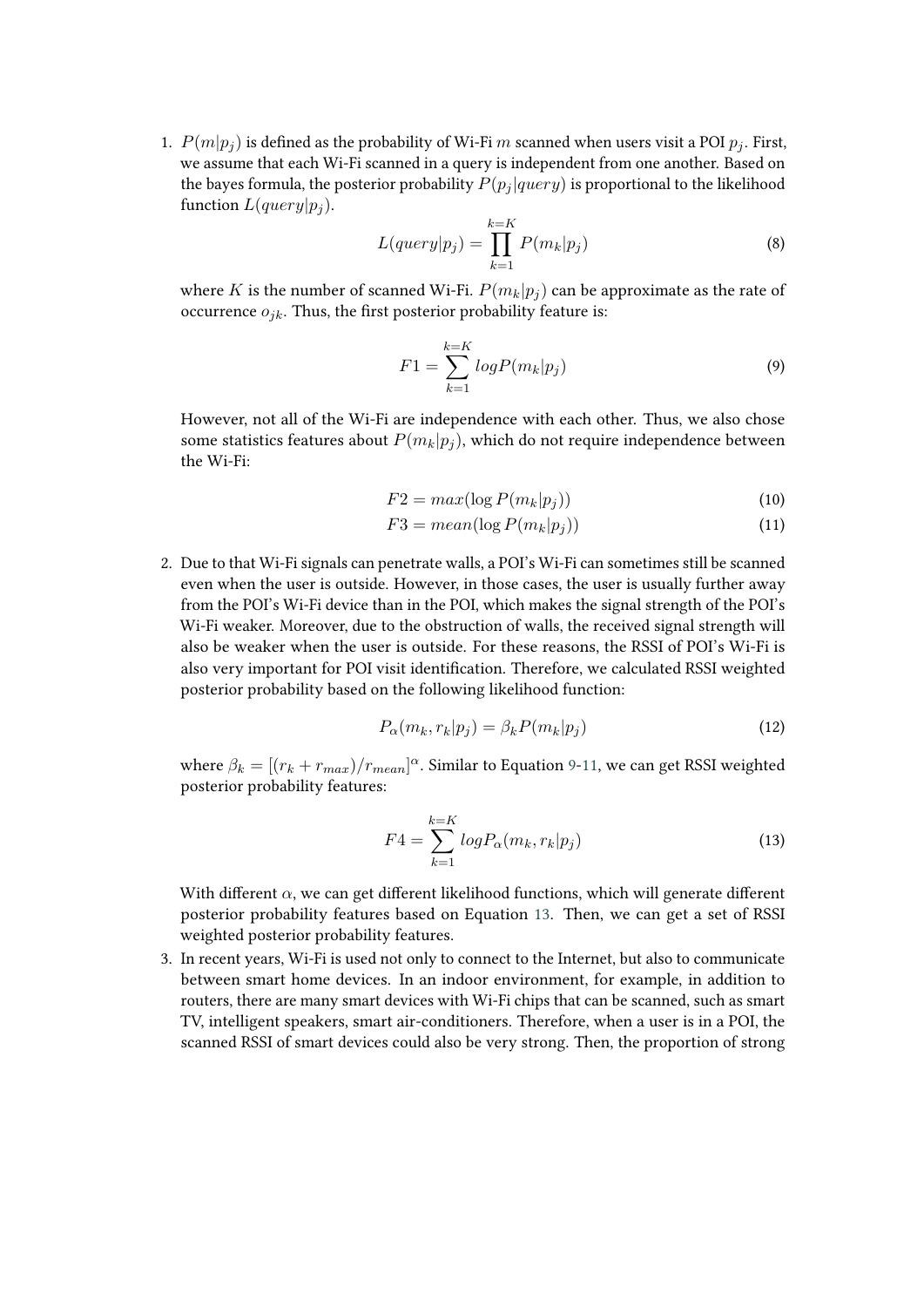Wi-Fi in the scanned Wi-Fi list will be very high. However, if the user is outside the POI, due to the obstruction of walls and their increasing distance from the smart devices and routers, the proportion of strong Wi-Fi in the scanned Wi-Fi list will decrease. Based on this intuition, we also extracted posterior probability features between POI and Wi-Fi that is filtered by the absolute RSSI value. For these features, the likelihood function can be represented as follow:

<span id="page-7-0"></span>
$$
P_f(m_k|p_j) = \begin{cases} P(m_k|p_j), & r_k \ge r_f \\ 0, & r_k < r_f \end{cases} \tag{14}
$$

where  $r_f$  is the absolute RSSI threshold. For different absolute RSSI thresholds, based on Equation [14,](#page-7-0) the RSSI filtered posterior probability feature can be represented as:

$$
F5 = \sum_{k=1}^{k=K} log P_f(m_k|p_j)
$$
 (15)

With different  $r_f$ , we can get a set of absolute RSSI filtered features.

4. For commercial Wi-Fi devices, the RSSI measurements of Wi-Fi signal will be influenced by antennas, quality of Wi-Fi chips, the position of holding the phone, etc. Thus, even in the same location, different phones scanning the same Wi-Fi will have different RSSI values. Sometimes, features generated by the absolute RSSI value will introduce such bias. Therefore, we extracted some posterior probability features between the POI and Wi-Fi that is filtered by relative RSSI information to remove this bias. First, we extracted marginal features for the query::

<span id="page-7-1"></span>
$$
F6 = \sum_{k \in Q_{top(x)}} \log P(m_k|p) \tag{16}
$$

where  $Q_{top(x)}$  is the set of the highest  $x$  Wi-Fi based on RSSI value in the scanned Wi-Fi list of the query. Meanwhile, we extracted the edge distribution probability features for the POI:

$$
F7 = \sum_{k \le K \wedge m_k \in L_{top(s)}} \log P(m_k|p_j) \tag{17}
$$

where  $L_{\text{top}(s)}$  means the highest s Wi-Fi based on median RSSI value in the fingerprint of the POI. And finally, we extracted the joint probability features:

<span id="page-7-2"></span>
$$
F8 = \sum_{k \in Q_{top(x)} \land m_k \in L_{top(s)}} \log P(m_k|p_j)
$$
(18)

Based on Equation [16](#page-7-1) - [18,](#page-7-2) with different  $x$  and  $s$ , we can also get a set of relative RSSI filtered features.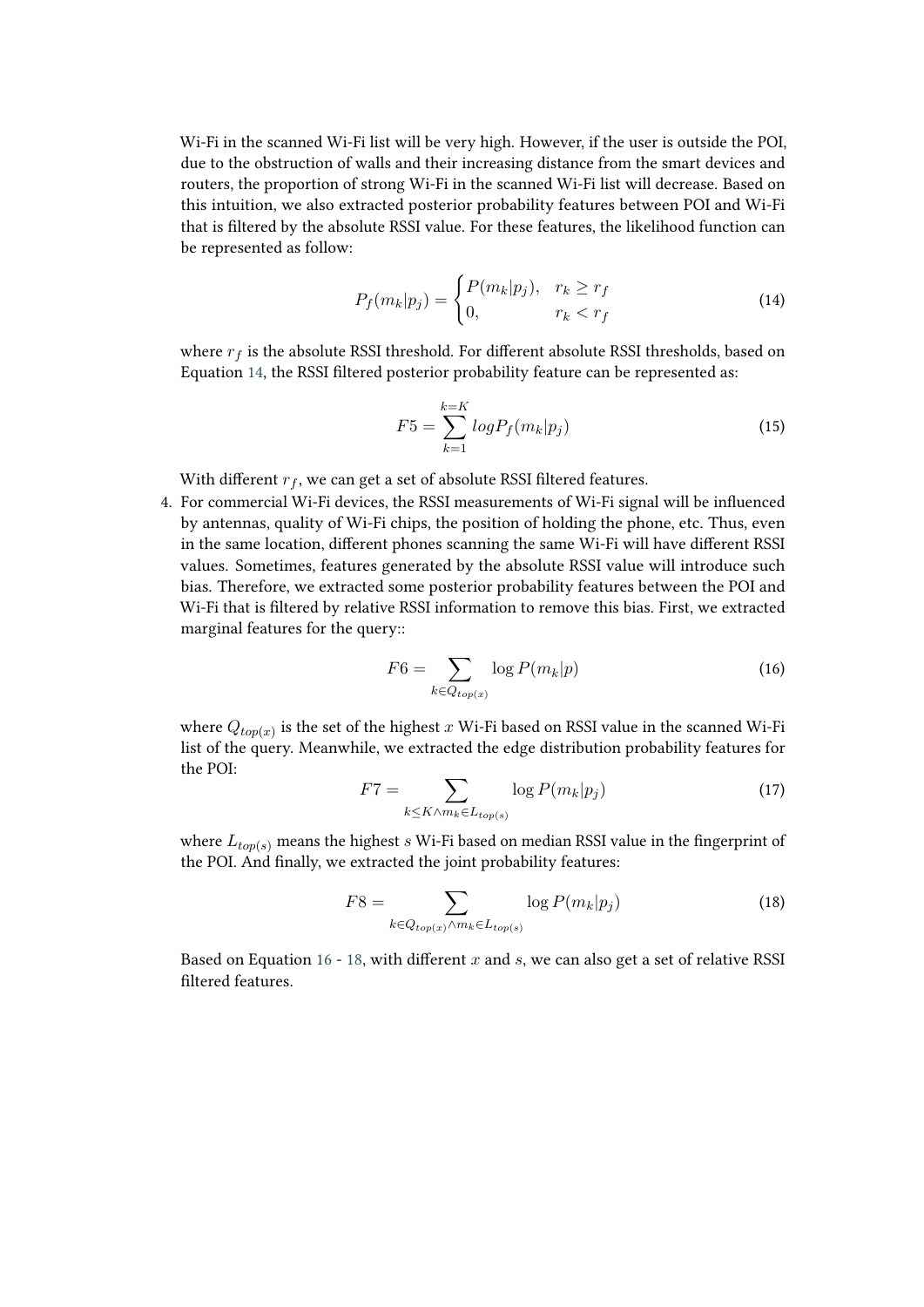<span id="page-8-0"></span>

**Figure 3:** POI visit identification model training workflow.

#### **5.3. Training Model**

As described in section [5.2,](#page-5-2) based on different values of hyper-parameters, we used a 784 dimensions feature vector to represent each train sample. Meanwhile, the lightGBM [\[32\]](#page-15-18) classification model was used to build the POI visit identification model. For the lightGBM model, we had chosen the gradient Boosting Decision tree (GBDT) as the boosting tree and binary log-loss as the loss function. The number of leaves for each tree was set as 127. Meanwhile, to avoid over-fitting, the feature fraction was set as 0.6 and the bagging fraction was set as 0.7. All other parameters of lightGBM model were used as their default values.

To deal with hybrid POI types, we trained 61 sub-models by dividing query samples into 61 parts based on their POI info, and then combined their predicted results to get the final result by voting. If the number of sub-models, which gives visit prediction, is larger than 30 (i.e. half of 61), the final prediction is visit and the highest score POI is the visited POI. Figure [3](#page-8-0) shows the full POI visit identification model training workflow.

Moreover, in order to improve the robustness and generalization of WiVisit, we brought in several optimization methods:

- 1. **POI queries balance:** Different POIs will have different popularity. A popular POI will have more localization queries than an unpopular POI. The unbalanced query numbers of different POIs will affect the generalization of the model. Therefore, during the sample extraction phase, the maximum number of query samples in each POI is limited.
- 2. **Training samples balance:** For most of POIs, the number of negative samples is much larger than positive samples. In order to get more effective parameter estimation, we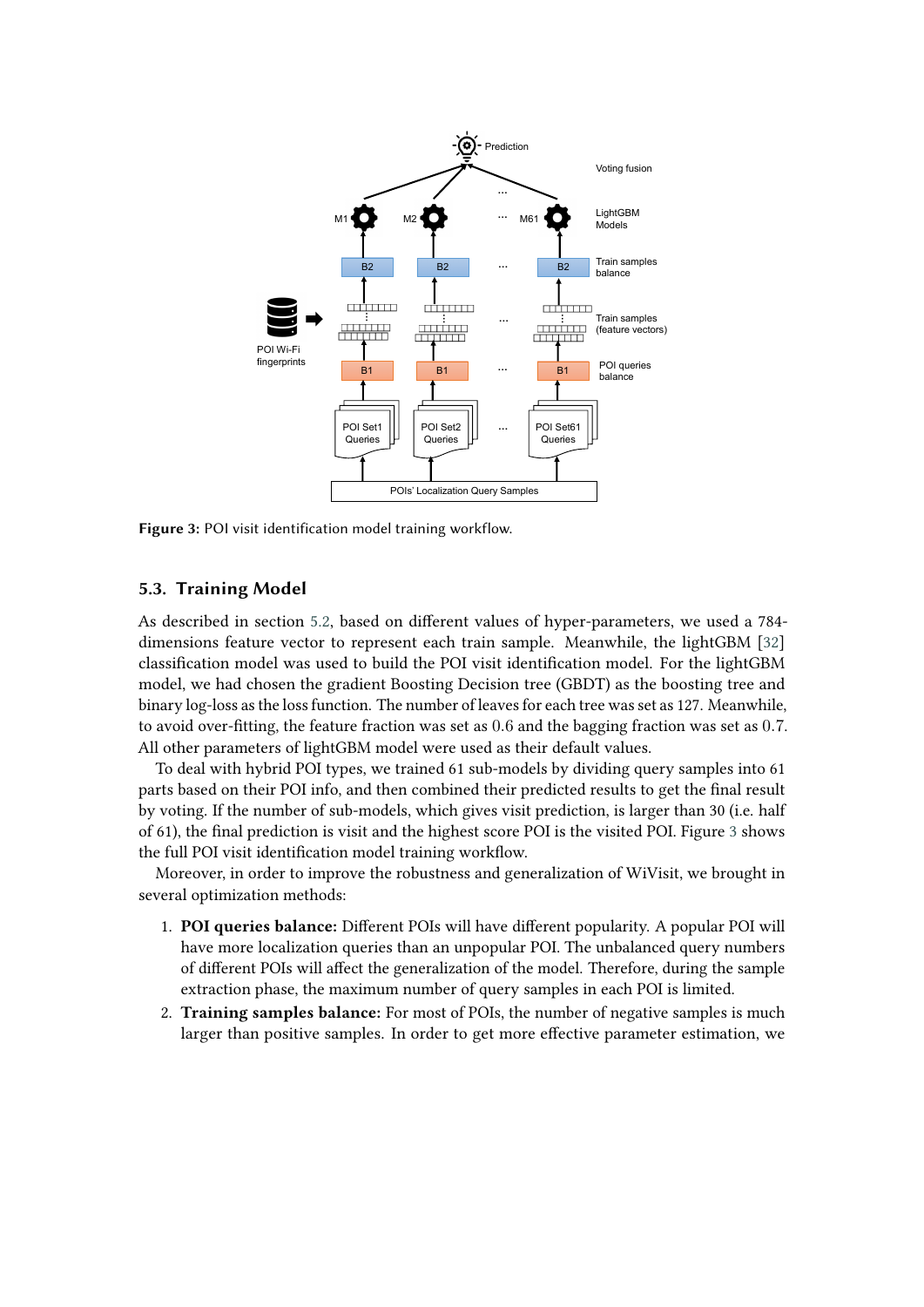adopted random under-sampling on negative samples for each POI. Finally, for each POI, the number of negative samples is no more than 1.2 times of positive samples.

#### **5.4. Online Prediction**

Finally, we can use the trained model to predict POI visit information. In detail, for a user localization query with scanned Wi-Fi list, the related POIs' fingerprints are extracted from the fingerprint database, whose fingerprint contains at least one Wi-Fi in the scanned Wi-Fi list of the query. For each POI, the feature vector is computed, and visit prediction of sub-models is added to obtained the final visiting score. If there is at least one POI predicted as visited finally, we selected the POI with the highest visiting score as the visiting result.

## <span id="page-9-0"></span>**6. EVALUATION**

## **6.1. Experiment Settings**

In order to evaluate WiVisit system, we extracted the top 6 hot types ('Entertainment', 'Life services', 'Restaurant', 'Shopping', 'Fitness', 'Hotel') of POIs in Beijing from Tencent Map [\[31\]](#page-15-17), which contained 210 sub-types and had more than 90,000 POIs in total. We then applied our POI Wi-Fi binding module, introduced in Section [4,](#page-3-1) to these POIs, to get POI Wi-Fi information. We extracted these Wi-Fis which occurred at least once in last two weeks of all Tencent localization queries as the candidate Wi-Fi set to binding POI. The size of candidate Wi-Fi set is about several billions. Due to the large number of Wi-Fi existing, for a given POI, all similar Wi-Fi to the given POI cannot be computed within a reasonable time. Therefore, given a POI, we only extracted the set of Wi-Fi whose distances from the POI is less than 200 meters  $(D_{th})$  which is large enough compared with common indoor Wi-Fi coverage area. The threshold  $D_{th}$  is used for filtering a small candidate binding Wi-Fi set to each POI. The normalization factor  $\gamma$  was set as 0.005, which means that the score of one POI-Wi-Fi pair will be equal to 0 if their similarity is 1 but their distance is larger than  $D_{th} = 200$ . To assess the accuracy of POI-Wi-Fi binding module, we manually labeled 20,000 POI-Wi-Fi pairs as the benchmark data set. The accuracy of different binding score thresholds was calculated and shown in Figure [4.](#page-10-0) Finally, POI-Wi-Fi pairs with binding scores larger than 0.8 and accuracy larger than 98% were used to generate POI fingerprints.

After POI-Wi-Fi binding, we obtained 42278 POIs which had binding Wi-Fi. For these POIs, we extracted raw user queries from 20210301 to 20210304 to build the fingerprint database. To train the POI identification model, we collected localization queries from 20210305 to 20210306 as the training set of WiVisit. To evaluate the identification performance, we collected localization queries from another two days (20210307, 20210308) as the test set to compare different methods. Moreover, we also manually collected real POI visited queries to evaluate the performance of WiVisit in the real world. For each POI, the visited queries are collected from two collectors with two different types of mobile phones and staying five minutes at least. The POI identification model consists of 61 sub-models. These sub-models were trained parallelly in cluster mode, whose training time is no more than half an hour. Online prediction is triggered on a server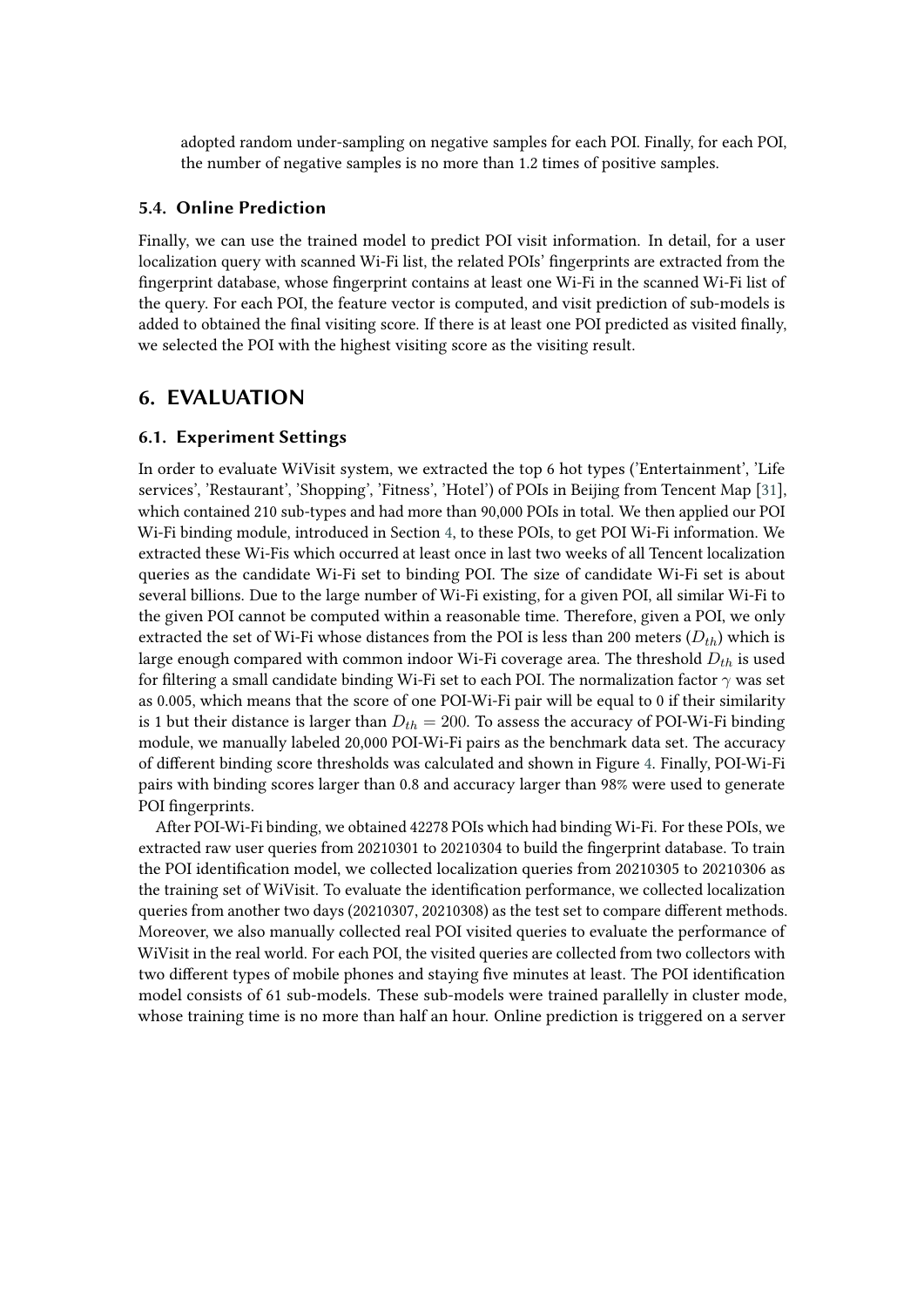<span id="page-10-0"></span>

**Figure 4:** Wi-Fi POI binding score vs. accuracy.

#### <span id="page-10-1"></span>**Table 1** Sample Sets

| Data Set    | Time              | POL Set | $In-POI$ | Out-POI  |
|-------------|-------------------|---------|----------|----------|
| Train       | 20210305-20210306 | 42278   | 1178542  | 1994754  |
| <b>Test</b> | 20210307-20210308 | 19506   | 61349    | 61012    |
| MANUAL      | 20210307-20210320 | 592     | 6237     | $\theta$ |

when one query is received. Based on our test, the average time of predicting is less than 30ms per query. The detailed information of these sample sets is shown in Table [1.](#page-10-1)

#### **6.2. Compared Methods**

- 1. **BASE0**: The rule for labeled visiting samples, that is, if at least one scanned Wi-Fi in the query is a binding Wi-Fi and the RSSI value is higher than -50db without any GPS info, then the query is visit sample and the corresponding POI is the visited POI. For evaluation, we only compare BASE0 with other methods in manual set.
- 2. **BASE1**: One intuitive assumption is that one localization query having more overlapped Wi-Fi with a POI fingerprint is more likely to occur in this POI. Based on this assumption, we computed ratios of Wi-Fi overlapping between a localization query and POIs' fingerprints.

$$
R_j = \frac{|\{m|m \in query \land m \in FP_j\}|}{|\{m|m \in query\}|}\tag{19}
$$

Where  $R_i$  is the ratio of Wi-Fi overlapping between the query and POI j. If the maximum overlapping ratio is larger than the given threshold, this query is labeled as a visit query and the POI corresponding to the maximum ratio is the visited POI. In order to choose the best threshold, we plotted the overlapping ratios between query and its associated POI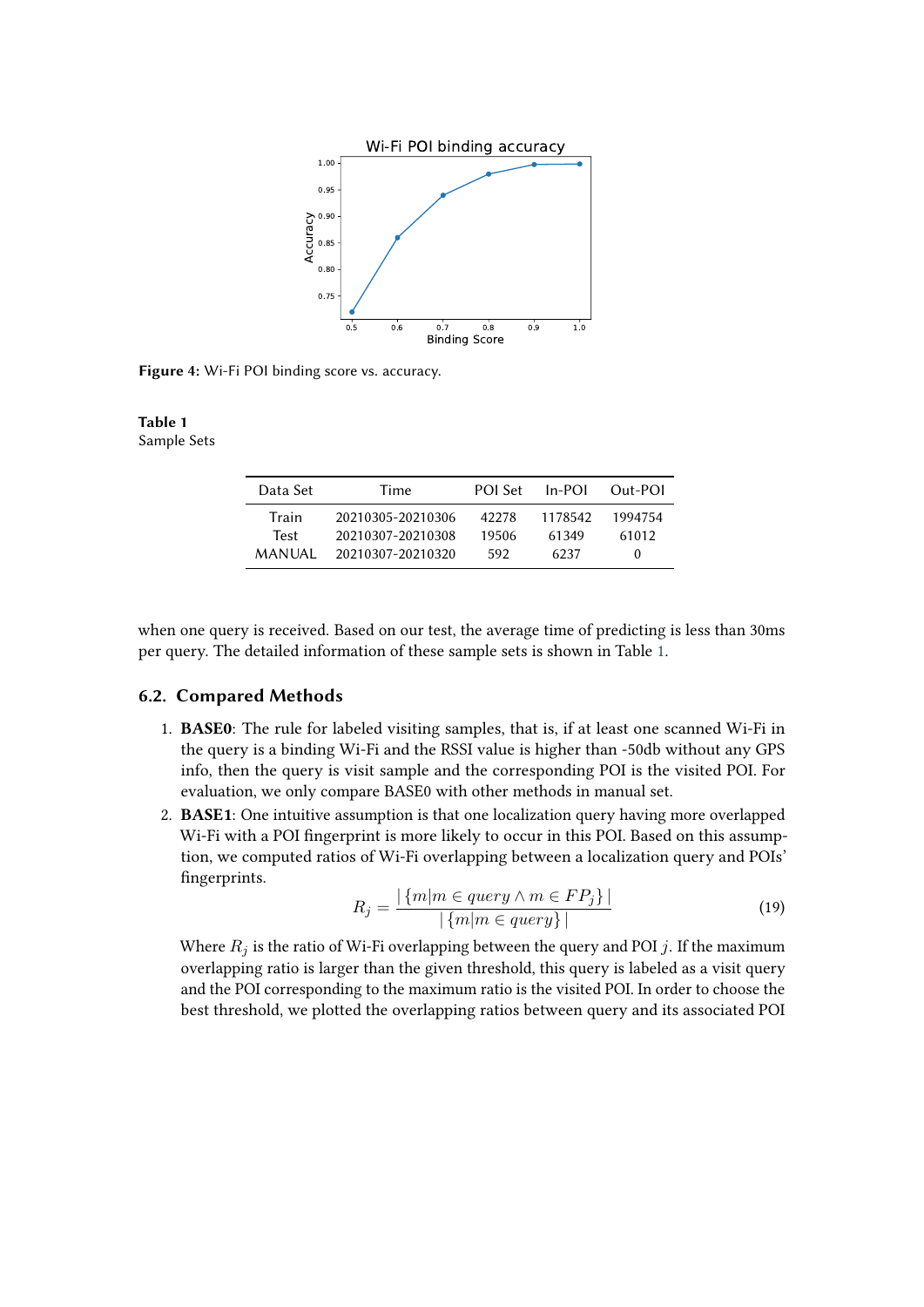<span id="page-11-0"></span>

**Figure 5:** Ratio of overlapping Wi-Fi.

for each training sample shown in Figure  $5^3$  $5^3$  $5^3$ . As shown in the figure, the best threshold is 0.84.

3. **BASE2**: In addition to the ratio of Wi-Fi overlapping, we included the RSSI strength and the rate of occurrence of each Wi-Fi to define a visiting score as follows:

$$
P_v(p_j|query) = \sum_{m_i} w_i o_{ji}
$$
\n(20)

where  $P_v(p_i|query)$  is defined as the score of a user in POI  $p_i$  with the scanned query, and  $w_i$  is the weight of Wi-Fi  $m_i$  in query with  $r_i$ . Based on the path loss model [\[12\]](#page-14-5), the weight function is  $w_{m_i} = 10^{(r_i - r_0)/r_{th}}$ , where  $r_i$  is the signal strength of Wi-Fi  $m_i$ ,  $r_0$  is the maximum of RSSIs of the given query, and  $r_{th}$  is a measure of divergence of all RSSIs. In our evaluation,  $r_{th}$  was fixed as 50.  $o_{ji}$  is the co-occur probability of  $p_j$  and  $m_i$ , which was defined in Section [3.](#page-3-0) For this method, the best threshold is 0.12, with the highest F score in the Train Set.

- 4. **WiVisit-1**: The same classification model as WiVisit with only one lightGBM model.
- 5. **WiVisit**: Our fusion POI-visiting model for different POI types.

#### **6.3. Metrics**

For POI visit identification, the objective is to not only determine if a localization query occurs in a POI, but also to identify which POI it is from. Thus, we used four dimensions metrics (precision, recall, F score, accuracy) to evaluate the performance. The following are definitions about these metrics:

- TP:  ${query} | (predicted \, visit) \land (real \, visit)$
- FP:  ${query | (predicted visit) \land (real un-visit)}$
- <span id="page-11-1"></span>• FN:  $\{query | (predicted un-visit) \land (real visit) \}$

<sup>&</sup>lt;sup>3</sup>We remove samples whose overlapping ratio is 1 to make the figure easy to read. For negative samples, 1overlapping-ratio samples are no more than 0.5%. For Positive sample, 1-overlapping-ratio samples are nearly 73.2%.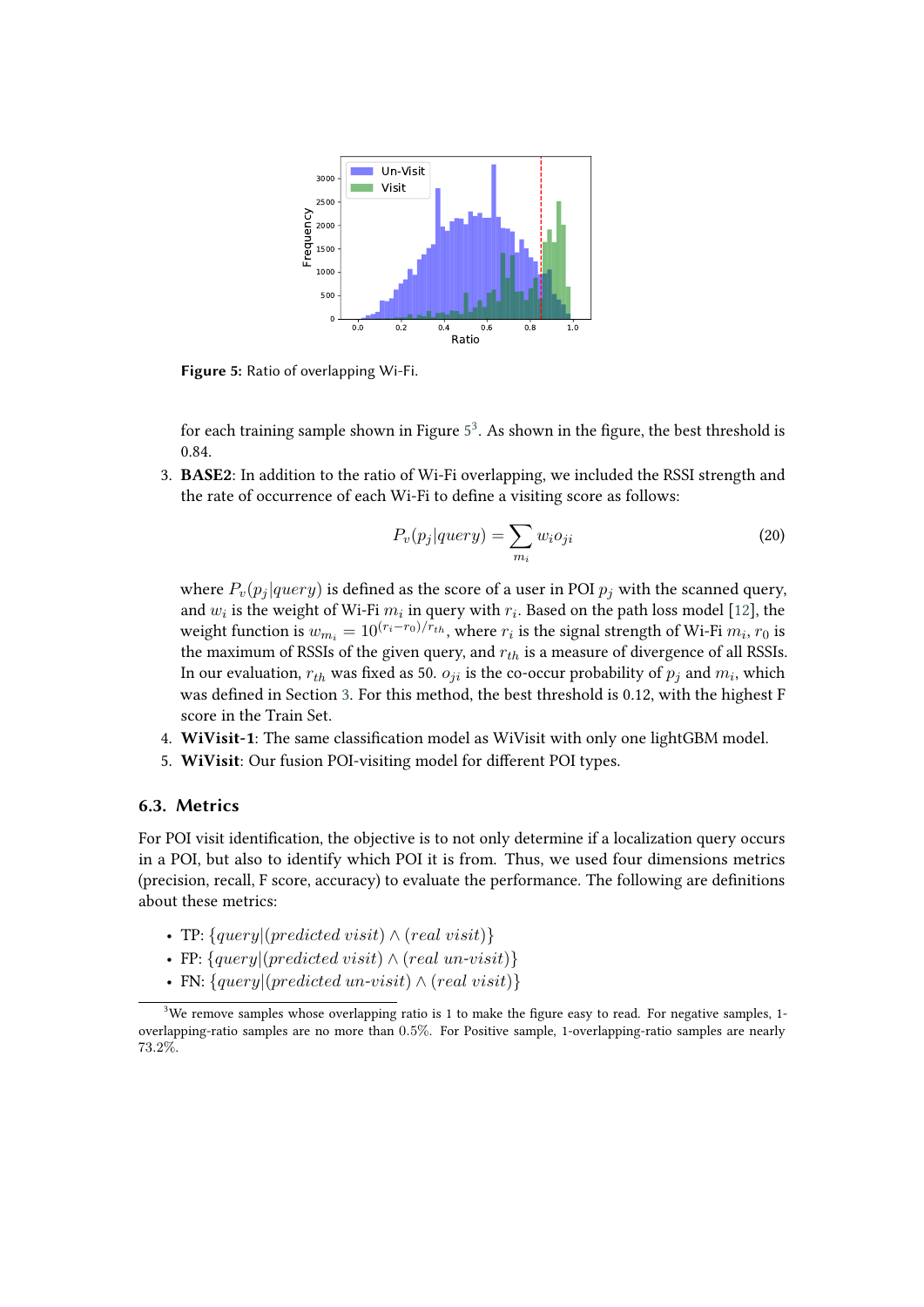<span id="page-12-0"></span>**Table 2** Test Set Performance

| Method            | Precision | Recall | F Score | Accuracy |
|-------------------|-----------|--------|---------|----------|
| BASE1             | 92.3%     | 80.8%  | 0.86    | 39.3%    |
| BASE <sub>2</sub> | 51.6%     | 83.6%  | 0.64    | 66.3%    |
| WiVisit-1         | 81.1%     | 96.2%  | 0.88    | 73.4%    |
| WiVisit           | 91.5%     | 96.4%  | 0.94    | 83.4%    |

- HP:  $\{query | (predicted \ POI) \equiv (real \ POI) \}$
- Precision:  $PPV = \frac{|TP|}{|TP|+|P|}$  $|TP|+|FP|$
- Recall:  $TPR = \frac{|TP|}{|TP|+|P|}$  $|TP|+|FN|$
- F score:  $\frac{2 \times PPV \times TPR}{PPV + TPR}$
- 
- Accuracy:  $\frac{|HP|}{|TP|+|FP|}$

## **6.4. Results**

#### **6.4.1. Test Set**

First, we compared these methods on the Test Set, which was collected by the same rules as the Training Set, but in different time period. Table [2](#page-12-0) shows the evaluation result. BASE1 can accurately determine whether the user is visiting (92.3% Precision), but its predicted POI is not the real visited (39.3% Accuracy). That is, POIs with the maximum of overlapping Wi-Fis were not always the visited POIs. BASE2 had a higher recall rate and accuracy, which means the RSSI and rate of co-occurrence is more useful to find the right visited POI. However, the lower precision means it's not enough to decide whether a localization query is occurring in a POI. Compared with these two baseline methods, WiVisit-1 achieved much better performance in both POI visit judgment and final visited POI identification. Moreover, compared with WiVisit-1, since the fusion model is more robust in various POIs, WiVisit could obtained about 10% improvements in both precision and accuracy.

#### **6.4.2. POI Types**

We further compared these methods in different POI types, since the different types of POI had various Wi-Fi environments. As shown in Figure 6, for the 6 types of POIs, we used the F scores to show the performance on POI visit judgment and accuracies to show the performance on final visited POI identification. For POI visit judgment, as shown in the figure, BASE1 and WiVisit-1 yielded a similar performance while WiVisit-1 yielded a more robust result in different types of POIs. BASE2 gave in the worst F score with a much better accuracy for visited POI identification. Obviously, BASE1 and BASE2 were both affected by POI types, especially for "Hotel". WiVisit-1 and WiVisit achieved much robust performance in terms of F score and accuracy. Moreover, WiVisit obtained much better performance in all types of POIs compared with other methods.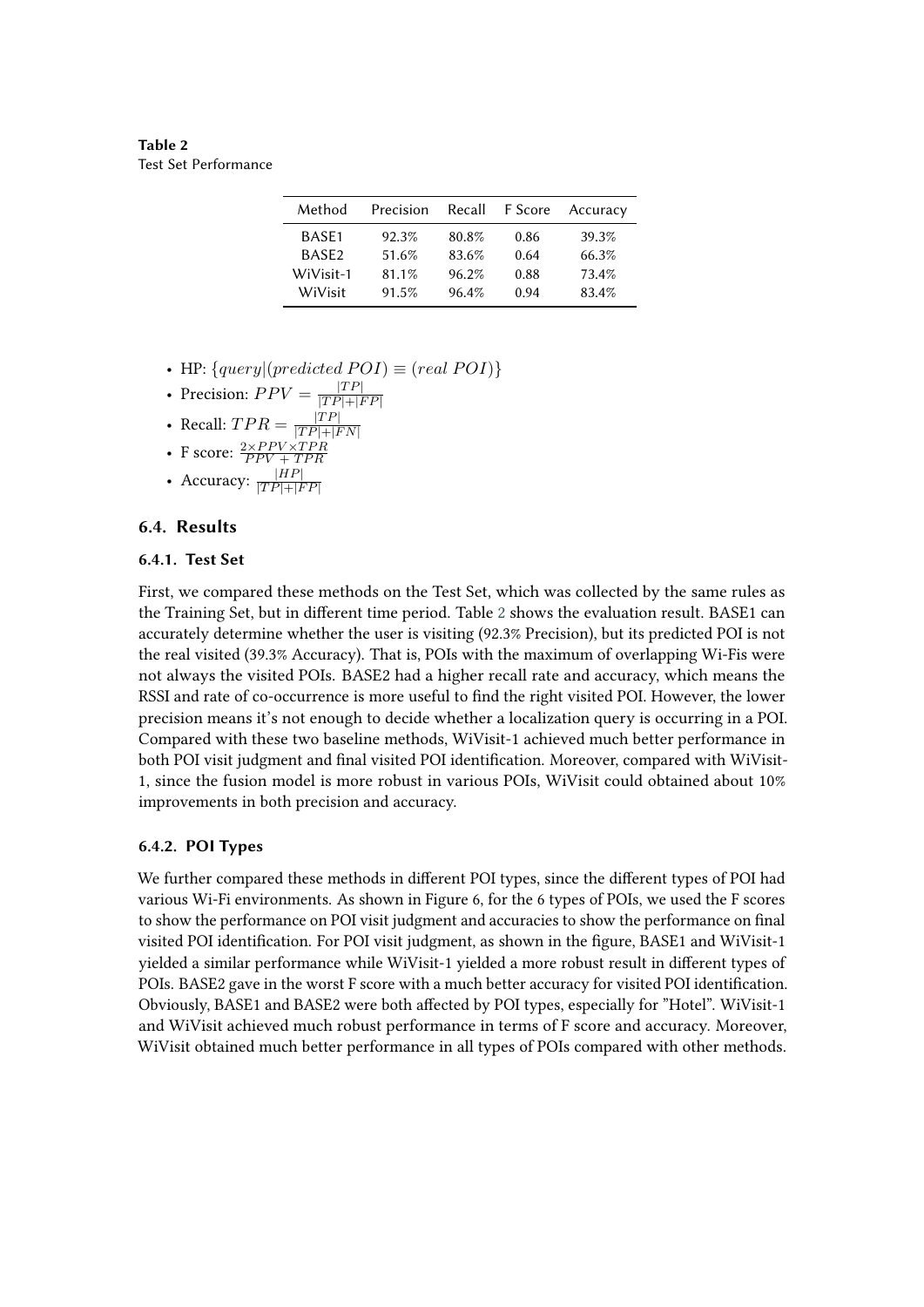

**Figure 6:** Comparison of different methods over different POI types. POI types shorted as follows. E: Entertainment, L: Life services, R: Restaurant, S: Shopping, F: Fitness, H: Hotel

**Table 3** Manual Set Comparison

| Methods           | Recall | Accuracy |
|-------------------|--------|----------|
| <b>BASE0</b>      | 32.4%  | 100%     |
| BASE1             | 65.4%  | 63.7%    |
| BASE <sub>2</sub> | 88.4%  | 73.3%    |
| WiVisit-1         | 84.4%  | 80.7%    |
| WiVisit           | 87.2%  | 83.6%    |

#### **6.4.3. Manual Set Comparison**

We further compared the above methods on the Manual Set, shown in Table III. Since Manual Set only contained visit samples, we only used recall and accuracy to assess the performance. BASE0 achieved 100% accuracy, meaning the rule for visit query extraction was very effective. Meanwhile, strict rules have caused a lower recall rate 32.4% for BASE0. BASE1 obtained a remarkable improvement in recall rate. However, it did not achieve a reasonable accuracy. BASE2 had a much better balance performance in both recall and accuracy. The accuracy is much lower than the recall which means that both BASE1 and BASE2 still cannot distinguish the true visited POI among POI dense area. WiVisit1 and WiVisit still had the best performance than other methods. While WiVisit had a similar recall rate with BASE2, it achieved a significant accuracy improvement from 73.3% to 83.6%.

# <span id="page-13-0"></span>**7. Conclusion**

In this paper, we proposed an auto-generated Wi-Fi fingerprint-based POI visiting identification system, WiVisit, which collects accurate user' POI visit information, including indoor POIs. It is crucial for various LBS. Meanwhile, compared with traditional Wi-Fi fingerprint-based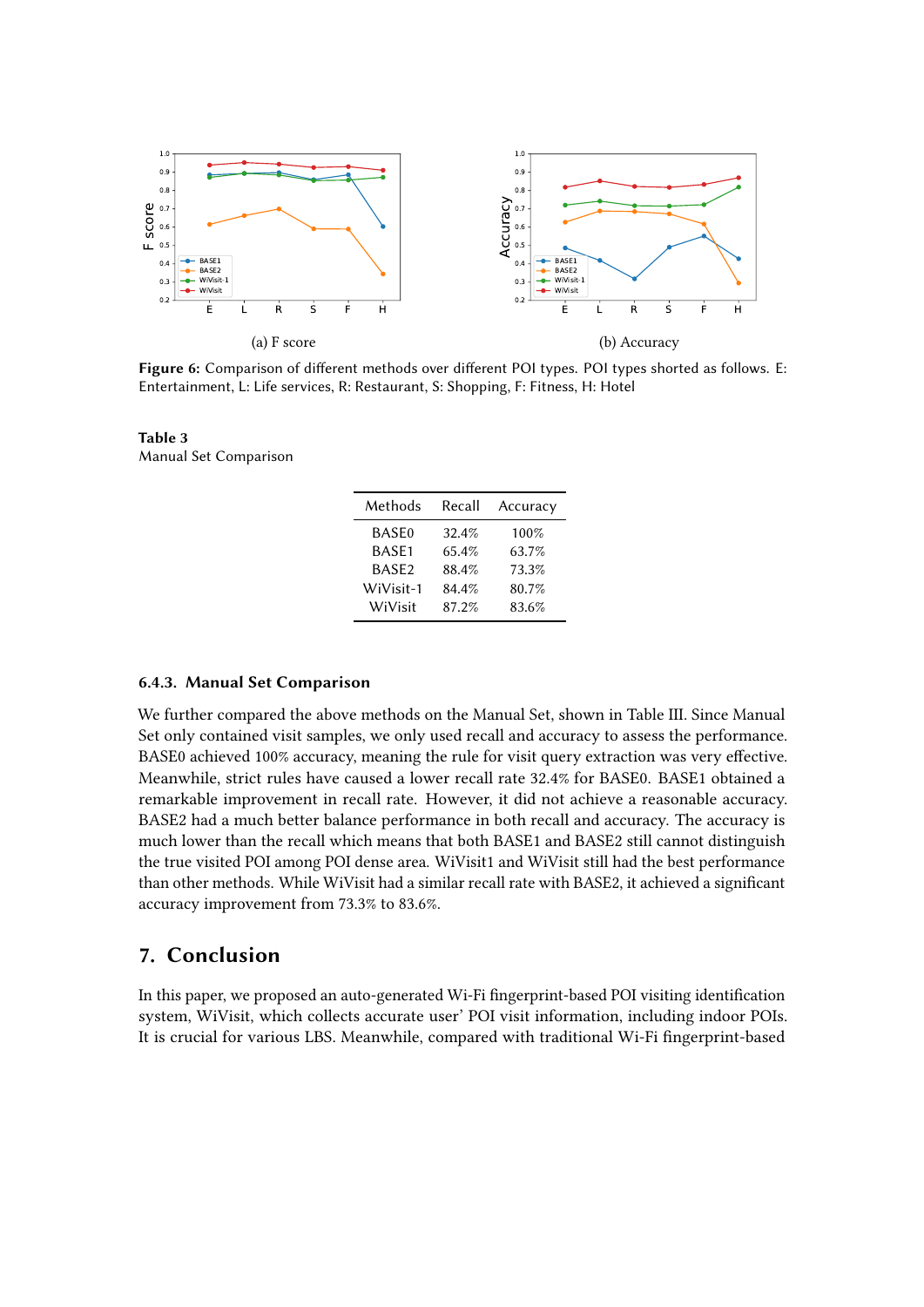localization methods, WiVisit does not require any human effort in fingerprint collection and updating. Therefore, WiVisit can be deployed in the real world widely and easily. Moreover, WiVisit system adopts a multi-model fusion based method for POI visit identification, which can deal with different types of POI in the real world. Based on our extensive experiments, the recall rate of WiVisit is around 90% and the accuracy is 83%, which already outperforms state-of-the-art. However, there are still many POIs cannot be bound with Wi-Fis, due to their irregular Wi-Fi SSID or no Wi-Fi device is deployed in them. In the future, crowd-sourcing methods can be used to collect more POIs' Wi-Fi information, which will make WiVisit system versatile for more POIs in the real world.

# **References**

- [1] M. Ye, P. Yin, W.-C. Lee, D.-L. Lee, Exploiting geographical influence for collaborative point-of-interest recommendation, in: Proceedings of SIGIR'11, 2011, p. 325–334.
- [2] E. Cho, S. A. Myers, J. Leskovec, Friendship and mobility: User movement in location-based social networks, in: Proceedings of SIGKDD'11, 2011, p. 1082–1090.
- [3] H. Yin, W. Wang, H. Wang, L. Chen, X. Zhou, Spatial-aware hierarchical collaborative deep learning for poi recommendation, IEEE Transactions on Knowledge and Data Engineering 29 (2017) 2537–2551.
- <span id="page-14-7"></span>[4] J. Suzuki, Y. Suhara, H. Toda, K. Nishida, Personalized visited-poi assignment to individual raw gps trajectories, ACM Trans. Spatial Algorithms Syst. 5 (2019).
- <span id="page-14-8"></span>[5] D. Ashbrook, T. Starner, Learning significant locations and predicting user movement with gps, in: Proceedings. Sixth International Symposium on Wearable Computers, 2002, pp. 101–108.
- <span id="page-14-9"></span>[6] X. Cao, G. Cong, C. S. Jensen, Mining significant semantic locations from gps data, Proc. VLDB Endow. 3 (2010) 1009–1020.
- <span id="page-14-0"></span>[7] P. Bahl, V. Padmanabhan, Radar: an in-building rf-based user location and tracking system, in: Proceedings IEEE INFOCOM, volume 2, 2000, pp. 775–784 vol.2.
- <span id="page-14-1"></span>[8] Y. Jiang, X. Pan, K. Li, Q. Lv, R. P. Dick, M. Hannigan, L. Shang, Ariel: Automatic wi-fi based room fingerprinting for indoor localization, in: Proceedings of UbiComp'12, 2012, p. 441–450.
- <span id="page-14-2"></span>[9] H. Xu, Z. Yang, Z. Zhou, L. Shangguan, K. Yi, Y. Liu, Enhancing wifi-based localization with visual clues, in: Proceedings of UbiComp'15, 2015, p. 963–974.
- <span id="page-14-3"></span>[10] M. Youssef, A. Agrawala, The horus wlan location determination system, in: Proceedings of MobiSys'05, 2005, p. 205–218.
- <span id="page-14-4"></span>[11] H.-H. Liu, Y.-N. Yang, Wifi-based indoor positioning for multi-floor environment, in: TENCON 2011 - 2011 IEEE Region 10 Conference, 2011, pp. 597–601.
- <span id="page-14-5"></span>[12] T. Rappaport, Wireless Communications: Principles and Practice, 2nd ed., Prentice Hall PTR, 2001.
- <span id="page-14-6"></span>[13] Q. Cai, J. Aggarwal, Automatic tracking of human motion in indoor scenes across multiple synchronized video streams, in: Sixth International Conference on Computer Vision, 1998, pp. 356–362.